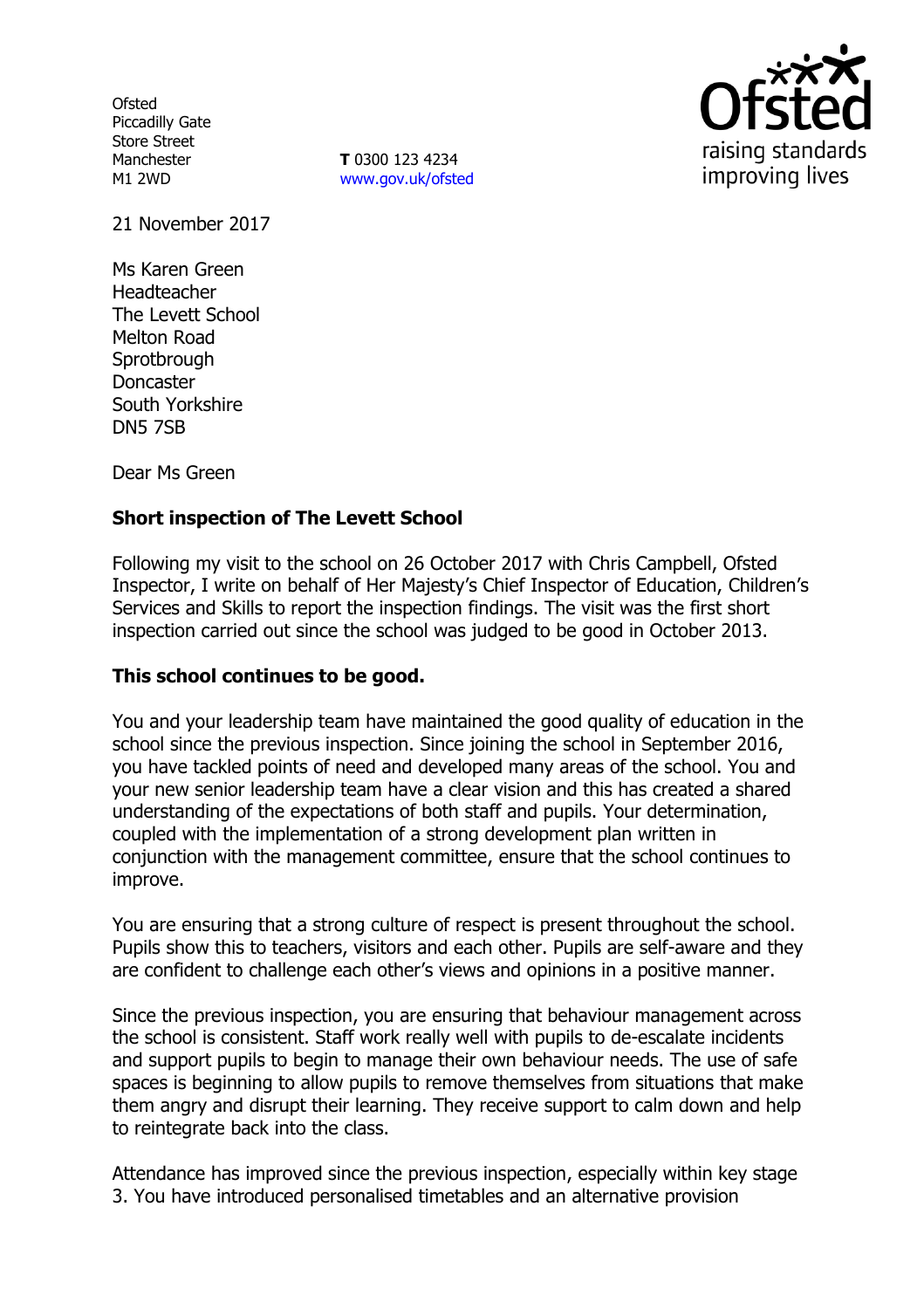

programme to ensure that pupils have a curriculum that meets their needs. Pupils are pleased to be in school and this is reflected in their words and actions. Some pupils have increased their attendance to be above the national average of maintained primary and secondary schools.

At the time of the previous inspection, assessment was not used frequently enough to plan and adapt learning. You have introduced assessment methods which are starting to have an impact in the classroom. Personalised learning is apparent and progress is clear in pupils' books. However, we agreed that you need to continue to strengthen and develop this to sharpen teaching and improve progress for all pupils.

Reading is a strength across the school. Pupils enjoy reading and it clearly takes place regularly within classroom teaching. Pupils in the lower school read fluently and can talk confidently about their reading choices. This frequent reading allows pupils to learn the wider reading skills they need to access the curriculum fully.

# **Safeguarding is effective.**

Your leadership team ensures that all safeguarding arrangements are fit for purpose and records are of a high quality. The designated safeguarding officer is meticulous and knowledgeable both in relation to safeguarding training and practices, and about the pupils within the school. Your team of safeguarding officers works effectively across both sites to support and manage pupils who have complex issues, and reports these to the local authority when necessary. The management committee safeguarding representative fully supports these processes.

The wider staff team has a positive grasp of safeguarding issues and understands the risks to their pupils. They are vigilant for signs of distress, agitation, and possible neglect and abuse, and know how to record and report this effectively; the staff are confident with the safeguarding policies of the school and clearly understand what to do in the event of any allegations.

You ensure that there are ongoing opportunities for pupils to learn about how to keep themselves safe, through assemblies and the wider curriculum. As a result, pupils in the school feel safe and can articulate how to keep themselves safe outside school, for example, in the digital world.

# **Inspection findings**

- During the inspection, we focused on how teaching has continued to improve and ensures good learning and achievement. The training and support that you have established within the school allow teachers to plan individually for pupils, ensuring that personalised education is available to all. This needs to be delivered by the newly created middle management layer of school to ensure that teaching and learning remain targeted and focused.
- Teaching assistants are used effectively throughout the school for both additional support for pupils and small-group work. Teaching assistants are clear about their roles and consistently challenge pupils to read aloud and answer questions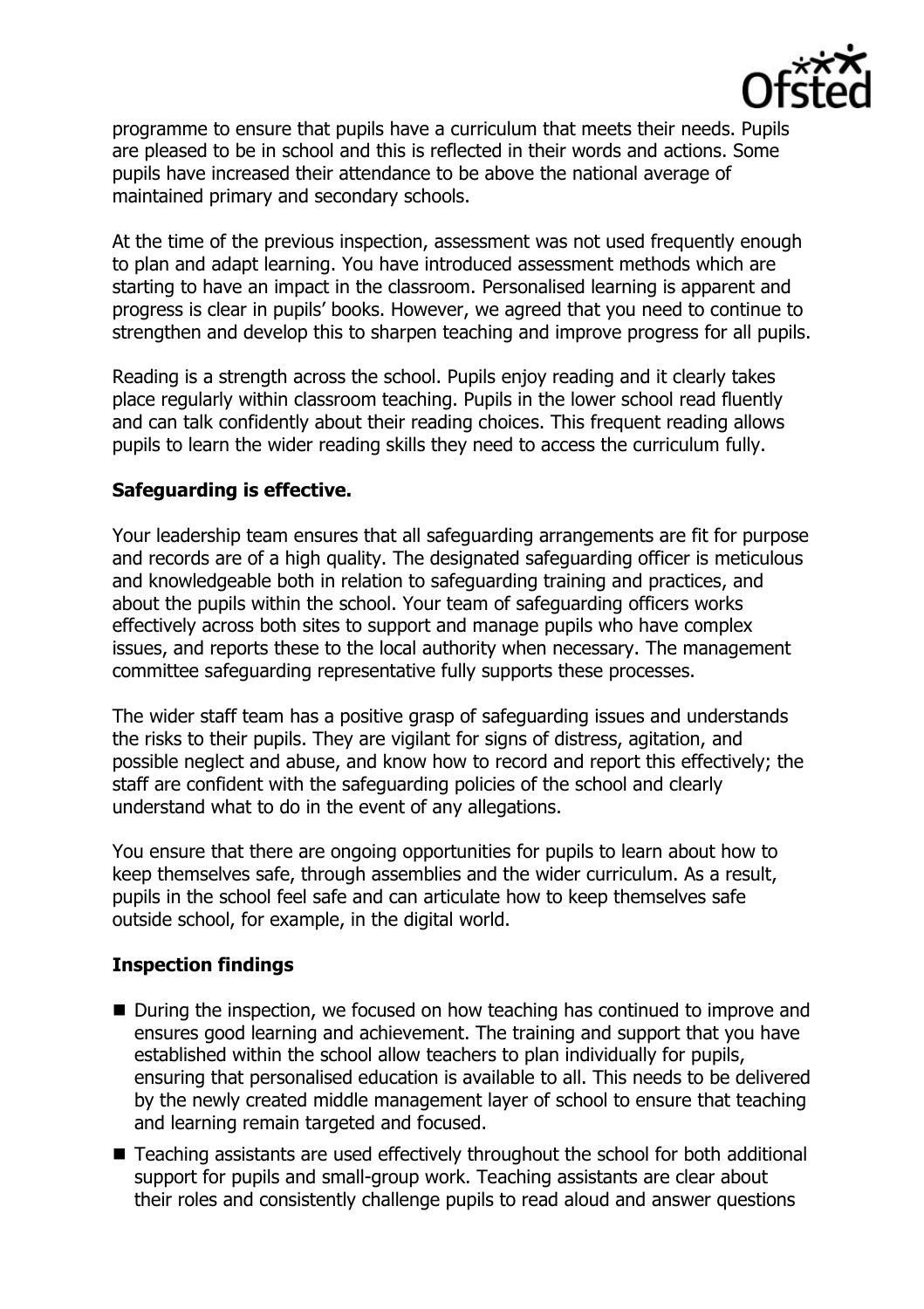

for themselves.

- **Pupils spoken with during the inspection clearly understood the tasks given to** them in class and what to do in order to be successful. Pupils can talk about their prior learning and what they need to do in the future to improve and progress.
- Work in books shows that pupils from disadvantaged backgrounds make the same good progress as others and those that are most able are challenged effectively to improve. There is evidence to support the success of the work that you are undertaking with staff to improve the personalisation of access to the curriculum for all pupils.
- A further focus of our visit was behaviour and attendance. Across the school, classrooms are calm learning environments and pupils are encouraged and supported to engage with learning. The small amount of disruption observed in lessons was managed well by staff and did not affect the learning of others.
- Behaviour across the school is consistently well managed, with clear high expectations of pupils. Pupils respond to the expectations and are proud of their work and achievements.
- **Pupils in the lower school prepare well to move back to mainstream school. For** those pupils who will return, a transition classroom ensures that the expectations placed upon them by a mainstream primary school are replicated. For those who transfer to the upper school in Year 7, a successful transition period lasting six weeks has been tried this year. Within key stage 3, work within the curriculum contributes to pupils' readiness to transfer back to mainstream school; however, this could be more focused to ensure a smooth successful transition.

# **Next steps for the school**

Leaders and those responsible for governance should ensure that:

- assessment is used more sharply to make teaching more personalised to each pupil
- $\blacksquare$  the leadership skills of the new middle management layer of the school are developed to support curriculum development and teaching and learning within the wider staff team.

I am copying this letter to the chair of the management committee, the regional schools commissioner and the director of children's services for Doncaster. This letter will be published on the Ofsted website.

Yours sincerely

Patricia Stevens **Ofsted Inspector**

**Information about the inspection**